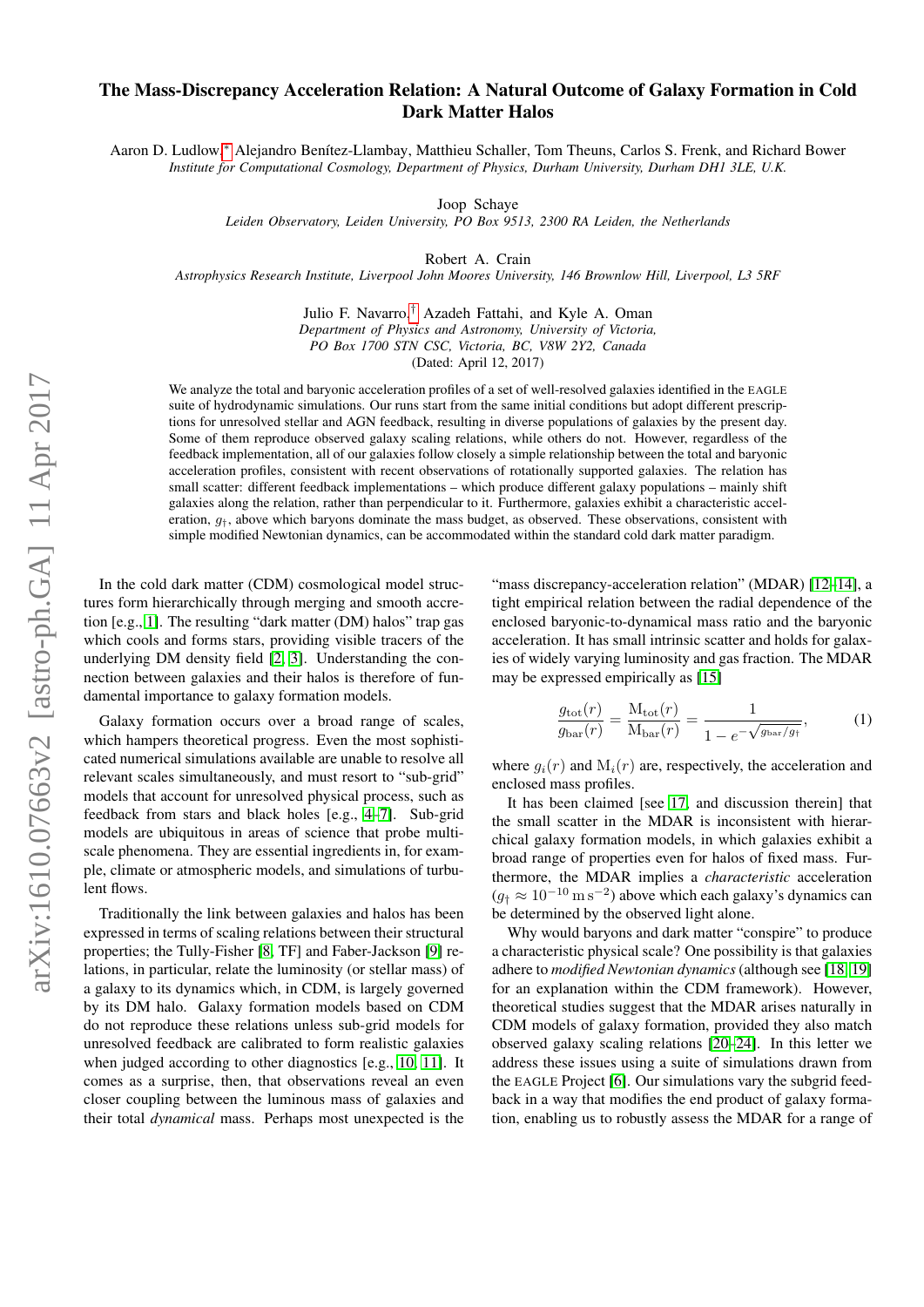10 11 12 13  $\rm log_{10}~M_{200}~[M_{\odot}]$ 5 6 7 8 9 10 11 12  $\log_{10}$   $M_{\star}$  [M ි Moster et al (2013) REF OnlyAGN NoAGN WeakFB StrongFB APOSTLE 0.5 0.0 0.5 1.0 1.5 2.0  $log_{10}$   $r_{50}$  [kpc] 0.0001L = pc 20.001L olpc 02 $012^{100}$ 20.1L olpe ำ 110 pc ী  $10^{10^{10^{10^{10}}}}$ 2100L 0/pc 210 3 $\nu$   $\sqrt{p^c}$ 210 4 $\mathcal{L}$   $\mathbb{R}^c$ 210 5 $\nu$   $\sqrt{p^c}$ ่า

<span id="page-1-0"></span>FIG. 1. Stellar mass versus halo virial mass (left) and stellar half-mass radius (right). Solid black lines show the median trends for the "REF" model; blue and red lines show, respectively, the variations if feedback is entirely limited to AGN (OnlyAGN) or to stars (NoAGN). Semitransparent dots of the same color show individual halos. Individual halos are also shown for runs with strong (StrongFB, orange squares) and weak (WeakFB, green circles) stellar feedback, and for APOSTLE galaxies (diamonds). The dashed line in the left panel plots the  $M_{\star} - M_{halo}$ relation derived from abundance matching [see [16,](#page-4-19) for details]. Lines of constant effective surface brightness are plotted in the right-hand panel. The outsized blue and red symbols identify the two halos shown in Figure [2.](#page-2-0)

galaxy formation "models".

*The* EAGLE *Simulations.*— Our analysis focuses on halos and their central galaxies identified in a subset of the "intermediate resolution" EAGLE simulations [\[6,](#page-4-18) [25\]](#page-5-1). These include periodic volumes of side-length  $L_{\text{cube}} = 25$  and 50 comoving Mpc sampled with, respectively,  $N = 376<sup>3</sup>$  and 752<sup>3</sup> particles of gas and DM. The respective particle masses are  $m_{\rm g} = 1.81 \times 10^6 \rm M_{\odot}$  and  $m_{\rm dm} = 9.70 \times 10^6 \rm M_{\odot}$ ; the (Plummer-equivalent) softening length is  $\epsilon = 0.7$  physical kpc below  $z = 2.8$ , and 2.66 comoving kpc at higher redshift. Each volume was also carried out using only DM, with  $\Omega'_{\rm M} = \Omega_{\rm M} + \Omega_{\rm bar}$  and  $\Omega'_{\rm bar} = 0$ . In all runs, DM particles were assigned unique integer IDs; we use the same IDs for particles in runs that start from the same ICs. DM halos can then be matched across different simulations by identifying halos with common DM particles. Cosmological parameters are those inferred by the Planck Collaboration [\[26\]](#page-5-2).

The simulations were performed with a version of the Nbody hydrodynamics code GADGET3 [\[27\]](#page-5-3) incorporating a modified hydrodynamic scheme, time-stepping criteria and subgrid physics modules [see [6,](#page-4-18) for details]. Runs of a given boxsize start from the same initial conditions but adopt different values of the subgrid parameters. As a result, some accurately reproduce a diverse set of observations of the galaxy population (such as the stellar mass function, galaxy shapes and their relationship to stellar mass), whereas others do not.

As discussed by [\[6\]](#page-4-18), calibration of the subgrid parameters must be carried out so that simulations reproduce a diagnostic set of observational data. For EAGLE, this was achieved by calibrating the feedback models (including contributions from both active galactic nuclei, AGN, and stars) so that the observed galaxy stellar mass function and the mass-size relation were recovered. One such model is the "reference" model (hereafter REF; [\[6\]](#page-4-18)). Variations of REF systematically changing the subgrid parameters were also carried out [\[25\]](#page-5-1). These include runs with weak (WeakFB) or strong (StrongFB) stellar feedback, one with no AGN feedback (NoAGN), and another with *only* AGN feedback but none from stars (OnlyAGN). The resulting galaxy properties depend sensitively on these feedback choices.

*Analysis: Halo Finding and Selection.*— We use SUBFIND [\[28,](#page-5-4) [29\]](#page-5-5) to identify DM halos and their *central* galaxies (see [\[6\]](#page-4-18) for details). The position of the halo particle with the minimum potential energy defines the halo and galaxy center. The halo's virial mass,  $M_{200}$ , is defined as that enclosed by a sphere of mean density  $200 \times \rho_{\rm crit}$  surrounding each halo center, where  $\rho_{\rm crit} = 3 {\rm H_0}^2 / 8 \pi G$  is the critical density. This implicitly defines the virial radius through  $M_{200} = (800/3)\pi r_{200}^3 \rho_{\text{crit}}$ . We focus our analysis on central galaxies whose DM halos are resolved with at least  $N(< r_{200}) \geq 5 \times 10^4$  particles. We impose no isolation or relaxation criteria.

We also include *isolated* galaxies (that lie beyond  $2 \times r_{200}$ ) from any halo with  $M_{200} > 5 \times 10^{11} M_{\odot}$ , but within 3 Mpc from their barycenter) identified in the level-1 APOS-TLE simulations (see [\[30,](#page-5-6) [31\]](#page-5-7) for details of the APOSTLE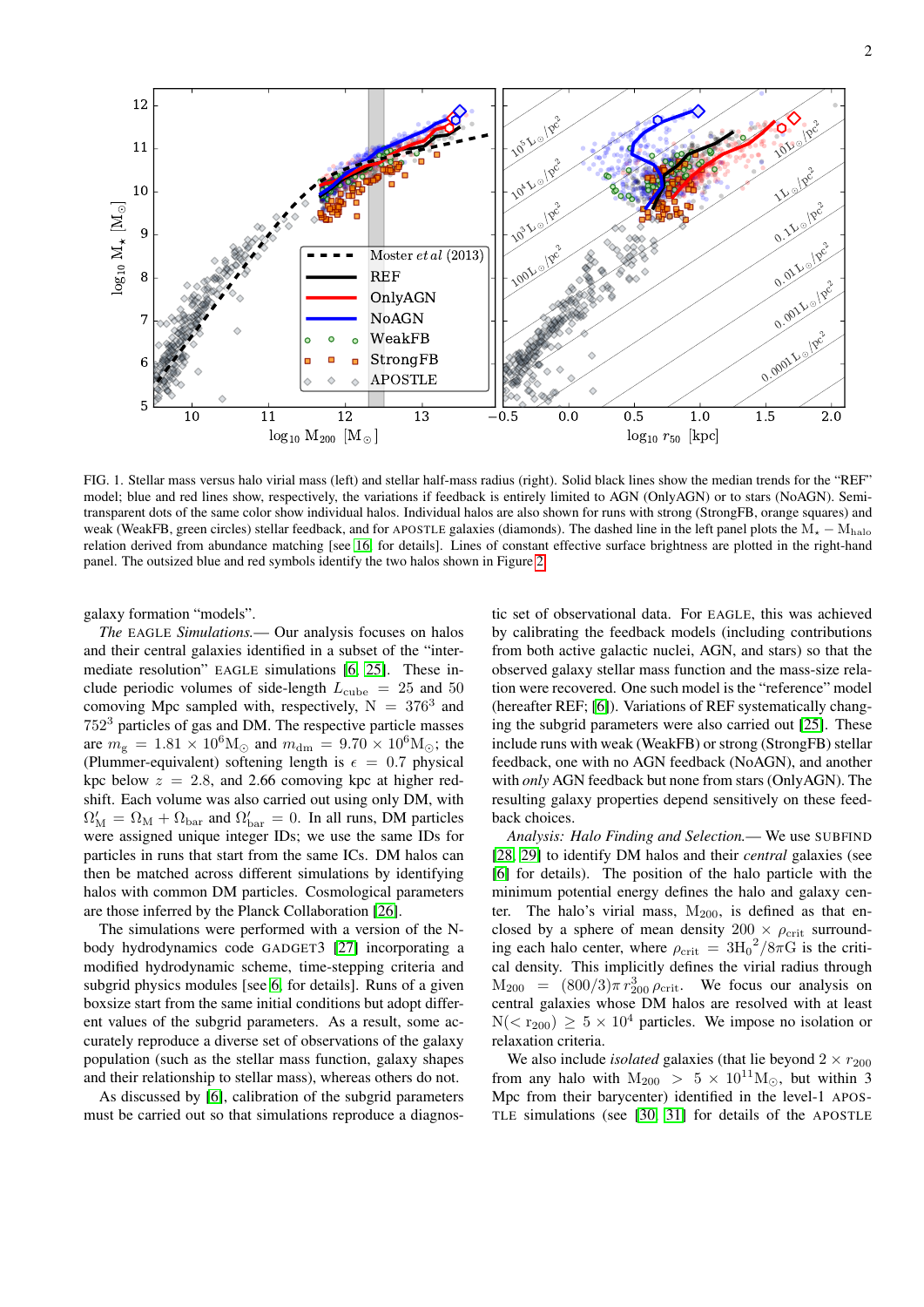

<span id="page-2-0"></span>FIG. 2. Circular velocity (upper panels) and acceleration profiles (lower panels) for galaxies highlighted in Figure [1.](#page-1-0) Left and middle panels correspond to individual halos cross-matched between the NoAGN (blue colors) and OnlyAGN (red) models; right-most panels compare the *median* profiles for halos in NoAGN (blue) and StrongFB (yellow) that fall in the narrow mass range  $12.3 \leq \log_{10} M_{200}/M_{\odot}$  \[ 12.5] (vertical shaded band in Figure [1\)](#page-1-0). The baryonic circular velocity profiles (upper panels) are shown using dashed lines; symbols indicate that of DM. (For comparison, solid black lines show the  $V_c^{DM}(r)$  profiles for the same halo identified in the corresponding DM-only simulation.) Lower panels show the acceleration diagrams. The linear scaling is shown as a solid black line and eq. [1](#page-0-0) (using  $g_{\dagger} = 2.6 \times 10^{-10} \,\mathrm{m\,s^{-2}}$ ) as a dashed line; shaded regions indicate the scatter brought about by increasing or decreasing the enclosed baryon mass by factors of 3 (light) and 2 (dark). For comparison, we also show eq. [1](#page-0-0) with  $g_{\dagger} = 1.2 \times 10^{-10}$  m s<sup>-2</sup> (brown line), consistent with the observational result of [\[15\]](#page-4-13).

Project), which used the EAGLE subgrid model with REF parameters. In total, our galaxies span the (stellar) mass range  $10^5 \lesssim M/M_{\odot} \lesssim 10^{12}$ .

*Radial Mass profiles of Baryons and Dark Matter.*— The acceleration profile due to component  $i$  is computed as

$$
g_i(r) = \frac{GM_i(r)}{r^2} \equiv \frac{V_c^i(r)^2}{r},\qquad(2)
$$

where  $V_c^i(r)$  and  $M_i(r)$  are the corresponding circular velocity and enclosed mass profiles, and G is Newton's constant. We compute  $M_i(r)$  using logarithmically-spaced radial bins with fixed separation,  $\Delta \log_{10} r = 0.1$ , spanning  $r_{\text{min}} = \epsilon$ (the minimum resolved spatial scale) to  $r_{\text{max}} = 0.15 \times r_{200}$ (this aperture encloses, on average,  $\geq 95\%$  of a galaxy's stellar mass; we have verified that our results are robust to reasonable changes in  $r_{\text{max}}$ ).

For each galaxy we also record a few diagnostic quantities. Its stellar mass,  $M_{\star}$ , is defined as the total mass of stars *gravitationally bound* to the central galaxy; the stellar half-mass radius,  $r_{50}$ , is defined by  $M(r_{50})/M_{\star} = 1/2$ .

*Results.*— The leftmost panel of Figure [1](#page-1-0) plots galaxy stellar mass versus halo virial mass. Solid lines show the median trends for the 50 Mpc cubes (REF, NoAGN and OnlyAGN). Individual galaxies are shown as faint circles of corresponding color. Additional runs with strong and weak stellar feedback are also shown, along with APOSTLE galaxies (in these cases only individual halos are plotted). The dashed line shows the relation inferred from abundance matching on data by [\[16\]](#page-4-19). The right-hand panel shows, using the same color scheme, the stellar mass versus half (stellar) mass radius. The diagonals indicate lines of constant surface brightness.

Different subgrid models produce different galaxy populations. For a given halo mass the median galaxy *stellar mass* spans a factor of  $\approx$  4 between the extremes (compare NoAGN and StrongFB in the left-most panel). Galaxy sizes also differ, particularly for the runs without (NoAGN) and with *only* (OnlyAGN) AGN feedback. For  $M_{\star} \gtrsim 10^{11} M_{\odot}$ , for example, galaxy half-mass radii are roughly an order of magnitude smaller when AGN feedback is ignored.

Figure [2](#page-2-0) (upper panels) provides a few examples of the circular velocity profiles of baryons (dashed curves) and dark matter (open symbols) for several EAGLE galaxies. The left and middle panels show two massive galaxies that were crossmatched in the NoAGN and OnlyAGN runs (highlighted as outsized points in Figure [1\)](#page-1-0). Because they inhabit the same halo their merger histories are similar, but their stellar masses, and sizes differ noticeably as a result of differing feedback processes. Each galaxy's DM distribution reflects its response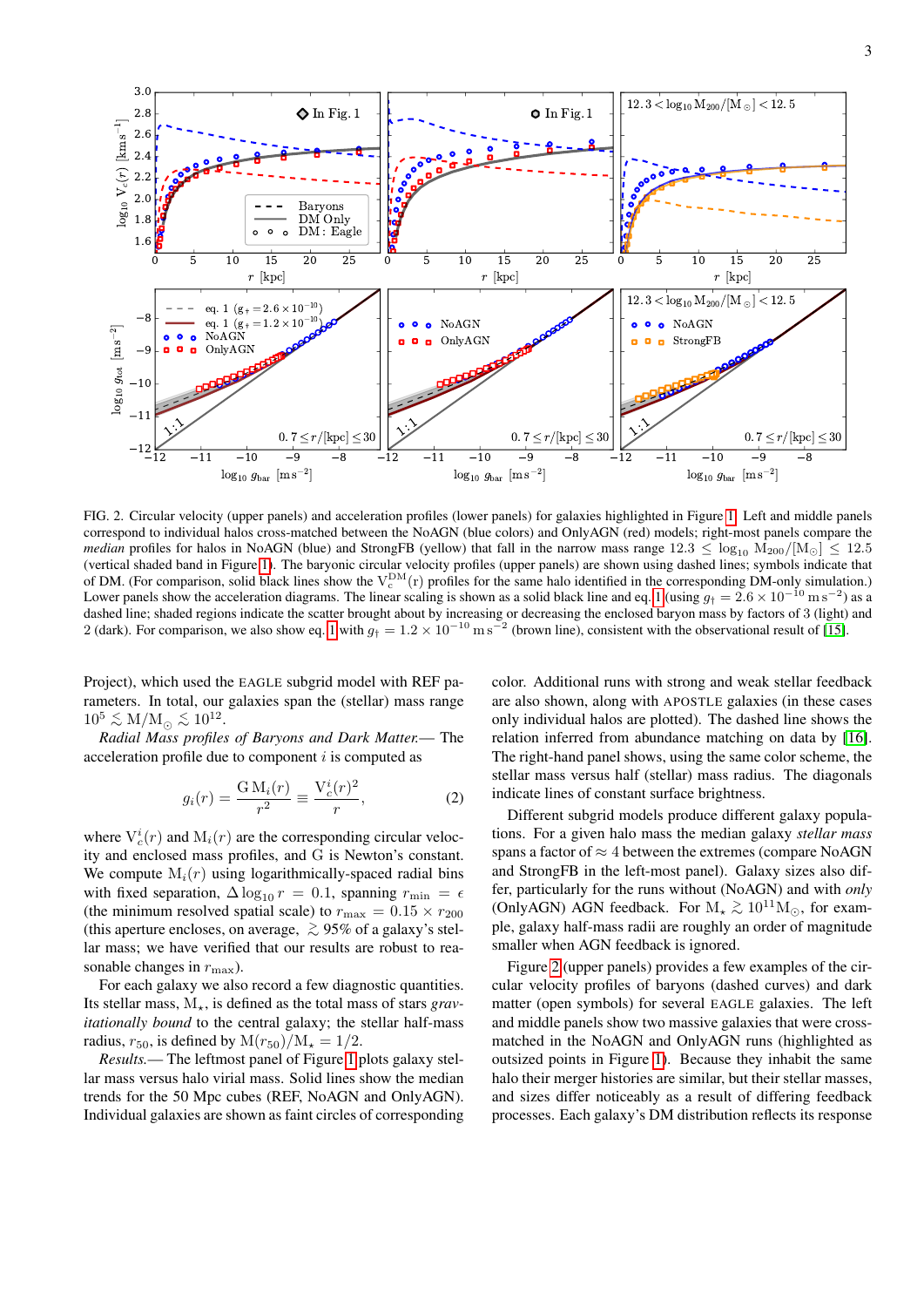

<span id="page-3-0"></span>FIG. 3. Total acceleration profiles for all halos as a function of their baryonic acceleration. The left panel shows results for all halos in all simulations at  $z = 0$ . Lines, points and colors have the same meaning as in Figure [1.](#page-1-0) The right-hand panel shows (for REF) the redshift evolution for progenitor galaxies. The dashed lines in the left and right-hand panels show eq. [1](#page-0-0) with  $g_{\dagger} = 2.6 \times 10^{-10} \text{ m s}^{-2}$ . Inset panels show the relative scatter around this curve after combining all simulations (left) and for individual redshifts (right); the solid lines represent the observational scatter in [\[15\]](#page-4-13). The middle panel plots the  $g_{\text{obs}} - g_{\text{bar}}$  relation after rescaling galaxy stellar masses so that they fall on the abundance matching relation shown in Figure [1](#page-1-0) (left). The thick grey line and shaded band indicates the mean trend and scatter obtained by [\[15\]](#page-4-13) from observations of rotationally supported galaxies.

to galaxy formation: the more massive the central galaxy, the more concentrated its DM halo. The effect is, however, weak. The dark grey line in each panel shows, for comparison, the circular velocity curve of the same halo in the corresponding DM-only simulation.

The resulting rotation curves show a clear transition from baryon to dark matter dominated regimes, suggesting that careful calibration of subgrid models is needed to produce galaxies with realistic mass profiles. Despite these structural differences, all four galaxies nevertheless follow closely the same relation between the total acceleration and the acceleration due to baryons (lower panels). Galaxies in the NoAGN run, which are more massive and more compact than those in OnlyAGN, populate the high acceleration regime of the relation, indicating that they are baryon dominated over a larger radial extent. When included, AGN feedback periodically quenches star formation resulting in less compact and lower mass central galaxies that are DM dominated over a large radial range.

The right-hand panels of Figure [2](#page-2-0) show another example. Here we select all halos from NoAGN and StrongFB whose masses lie in the range  $12.3 \leq \log_{10} M_{200} / M_{\odot} \leq 12.5$  (vertical shaded band in the left panel of Figure [1\)](#page-1-0) and plot their *median* circular velocity and acceleration profiles. These galaxies have stellar masses that differ, on average, by a factor of  $\approx$  4 depending on the feedback implementation, but inhabit halos of comparable DM mass. As before, solid curves show the median dark matter mass profile for the same halos identified in the corresponding DM-only simulation; open symbols show  $V_c^{DM}(r)$  measured directly in the EAGLE runs. The suppression of star formation by strong feedback results in considerably less massive galaxies that are dark matter dominated at most resolved radii. Nevertheless, both sets of galaxies follow the acceleration relation given by eq. [1.](#page-0-0)

In all cases, *different feedback models produce galaxies that move along the MDAR rather than perpendicular to it, result*ing in small scatter. It is easy to see why. Consider an arbitrary galactic radius at which the total and baryonic accelerations are related by eq. [1.](#page-0-0) Changing the enclosed baryon mass within this radius by a factor  $f$  shifts points horizontally to  $g'_{\text{bar}} = f g_{\text{bar}}$ , but also vertically to  $g'_{\text{tot}} = g_{\text{tot}} + (f - 1) g_{\text{bar}}$ . As a result, galaxies of different stellar mass or size that inhabit similar halos tend to move diagonally in the space of  $g_{\text{bar}}$  versus  $g_{\text{tot}}$ . The shaded regions in the lower panels of Figure [2](#page-2-0) indicate the scatter expected for enclosed baryon masses that differ from eq. [1](#page-0-0) (with  $g_{\dagger} = 2.6 \times 10^{-10} \text{m s}^{-2}$ ) by factors of 3 (light shaded region) and 2 (darker region).

Figure [3](#page-3-0) (left) shows the total versus baryonic acceleration for  $all (z = 0)$  galaxies in *all* simulations. For each run we show the *average* trends either as solid lines (REF, OnlyAGN and NoAGN) or heavy symbols (WeakFB, StrongFB and APOSTLE). The dashed line describes the numerical data remarkably well, even for models whose subgrid physics were *not* tuned to match observational constraints. The inset panel plots the residual scatter around this line. Despite the wide range of galaxy properties it is smaller ( $\sigma = 0.08$  dex; see also [\[23\]](#page-5-8)) than that of the best available observational data  $(\sigma = 0.11 \text{ dex})$ , indicated by the solid line [\[15\]](#page-4-13).

Note too that the acceleration relation persists at high redshift, where galaxies are more likely to be actively merging. The right-hand panel of Figure [3](#page-3-0) shows the acceleration relation for  $z = 0$  galaxy progenitors in our REF model at four higher redshifts. Regardless of  $z$ , the mean relations are very similar. The residuals are also small (inset panel), but show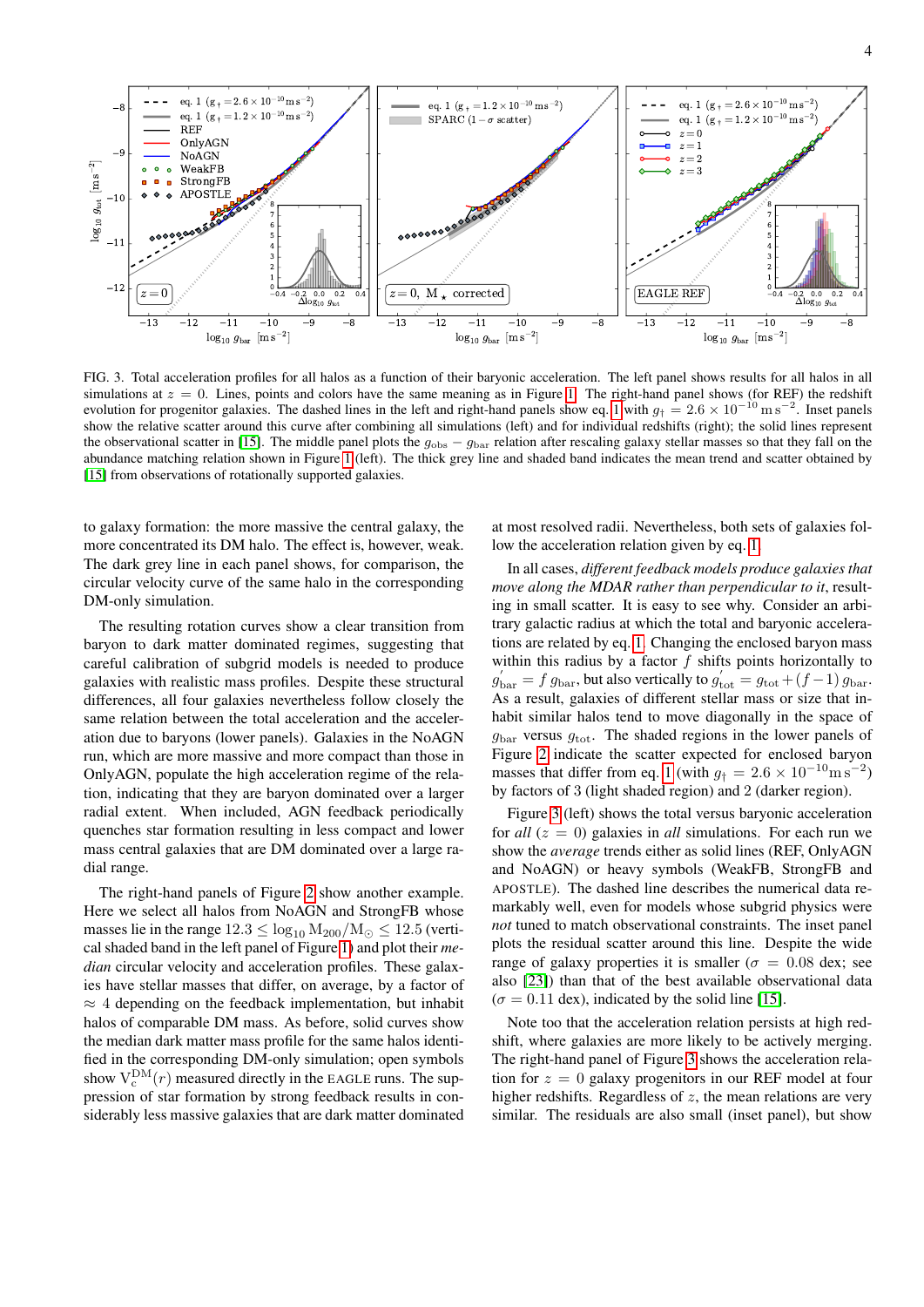evidence of a slight but systematic redshift dependence.

Eq. [1](#page-0-0) describes all simulations remarkably well, provided  $g_{\dagger} \approx 2.6 \times 10^{-10} \,\mathrm{m\,s^{-2}}$  (dashed line). This is a factor of  $\approx$ 2.2 larger than that obtained by [\[15\]](#page-4-13) from observations of rotationally supported galaxies. This discrepancy reflects the fact that, regardless of subgrid parameters, EAGLE systematically *underpredicts* the stellar content of halos near the knee of the M<sub>\*</sub>−M<sub>halo</sub> relation, where halos are most abundant. As a result, baryonic accelerations, at fixed  $g_{\text{tot}}$ , are smaller than observed. The middle panel of Figure [3](#page-3-0) shows the average MDAR for all simulations after rescaling all galaxy masses to match the  $M_{\star} - M_{halo}$  derived from abundance matching [\[16\]](#page-4-19). All runs are now consistent with the observed relation to within the observational scatter (shown as a thick grey line and shaded region).

*Discussion and Summary.*— We analyzed a suite of simulations from the EAGLE Project that adopt widely varying subgrid parameters. Some simulations yield populations of galaxies that differ systematically from observed galaxy scaling relations. Nevertheless, all galaxies follow a simple relationship between their total and baryonic acceleration profiles, regardless of the feedback implementation. Different feedback prescriptions, which result in different galaxy populations, cause galaxies to move *along* the MDAR rather than perpendicular to it, yielding small scatter.

We note, however, that the total to baryonic acceleration relation depends *slightly but systematically* on the subgrid model. For example, the StrongFB and NoAGN models are, at low acceleration, noticeably different: the former lies slightly above the best-fitting eq. [1,](#page-0-0) the latter slightly below. The differences however are small and within the observational scatter. The radial acceleration relation given by eq. [1](#page-0-0) is, therefore, very forgiving: only *large* departures from any sensible galaxy-halo scaling relations lead to noticeable systematics. The "small" observed scatter in the MDAR is, in fact, quite large, and is unlikely to provide useful constraints on sub-grid models for galaxy formation.

We thank Lydia Heck and Peter Draper, whose technical support and expertise made this project possible, and our referees for useful reports. ADL is supported by a CO-FUND Junior Research Fellowship; RAC is a Royal Society University Research Fellow. JS acknowledges support from the Netherlands Organisation for Scientific Research (NWO), through VICI grant 639.043.409, and the European Research Council under the European Union's Seventh Framework Programme (FP7/2007- 2013) / ERC Grant agreement 278594-GasAroundGalaxies. This work was supported by the Science and Technology Facilities Council (grant number ST/F001166/1); European Research Council (grant numbers GA 267291 "Cosmiway"). Computing resources were supplied bt the DiRAC Data Centric system at Durham University, operated by the Institute for Computational Cosmology on behalf of the STFC DiRAC HPC Facility (<www.dirac.ac.uk>). This equipment was funded by BIS National E-infrastructure capital grant ST/K00042X/1, STFC capital grant ST/H008519/1, and STFC DiRAC Operations grant ST/K003267/1 and Durham University. DiRAC is part of the National E-Infrastructure. We also acknowledge PRACE for granting us access to the Curie machine based in France at TGCC, CEA, Bruyères-le-Châtel.

- <span id="page-4-0"></span><sup>∗</sup> Electronic address: [aaron.ludlow@durham.ac.uk](mailto:aaron.ludlow@durham.ac.uk)
- <span id="page-4-1"></span>† Senior CIfAR fellow
- <span id="page-4-2"></span>[1] J. Wang, J. F. Navarro, C. S. Frenk, S. D. M. White, V. Springel, A. Jenkins, A. Helmi, A. Ludlow, and M. Vogelsberger, [MN-](http://dx.doi.org/ 10.1111/j.1365-2966.2011.18220.x)RAS 413[, 1373 \(2011\),](http://dx.doi.org/ 10.1111/j.1365-2966.2011.18220.x) [arXiv:1008.5114 \[astro-ph.CO\].](http://arxiv.org/abs/1008.5114)
- <span id="page-4-3"></span>[2] S. D. M. White and M. J. Rees, MNRAS 183, 341 (1978).
- <span id="page-4-4"></span>[3] S. D. M. White and C. S. Frenk, [Astrophys. J.](http://dx.doi.org/10.1086/170483) 379, 52 (1991).
- <span id="page-4-5"></span>[4] J. Guedes, S. Callegari, P. Madau, and L. Mayer, [Astrophys. J.](http://dx.doi.org/10.1088/0004-637X/742/2/76) 742[, 76 \(2011\),](http://dx.doi.org/10.1088/0004-637X/742/2/76) [arXiv:1103.6030.](http://arxiv.org/abs/1103.6030)
- [5] M. Vogelsberger, S. Genel, V. Springel, P. Torrey, D. Sijacki, D. Xu, G. Snyder, D. Nelson, and L. Hernquist, [MNRAS](http://dx.doi.org/10.1093/mnras/stu1536) 444, [1518 \(2014\),](http://dx.doi.org/10.1093/mnras/stu1536) [arXiv:1405.2921.](http://arxiv.org/abs/1405.2921)
- <span id="page-4-18"></span>[6] J. Schaye, R. A. Crain, R. G. Bower, M. Furlong, M. Schaller, T. Theuns, C. Dalla Vecchia, C. S. Frenk, I. G. McCarthy, J. C. Helly, A. Jenkins, Y. M. Rosas-Guevara, S. D. M. White, M. Baes, C. M. Booth, P. Camps, J. F. Navarro, Y. Qu, A. Rahmati, T. Sawala, P. A. Thomas, and J. Trayford, [MNRAS](http://dx.doi.org/ 10.1093/mnras/stu2058) 446, [521 \(2015\),](http://dx.doi.org/ 10.1093/mnras/stu2058) [arXiv:1407.7040.](http://arxiv.org/abs/1407.7040)
- <span id="page-4-6"></span>[7] R. J. J. Grand, F. A. Gómez, F. Marinacci, R. Pakmor, V. Springel, D. J. R. Campbell, C. S. Frenk, A. Jenkins, and S. D. M. White, [MNRAS \(2017\), 10.1093/mnras/stx071,](http://dx.doi.org/10.1093/mnras/stx071) [arXiv:1610.01159.](http://arxiv.org/abs/1610.01159)
- <span id="page-4-7"></span>[8] R. B. Tully and J. R. Fisher, A&A 54, 661 (1977).
- <span id="page-4-8"></span>[9] S. M. Faber and R. E. Jackson, [Astrophys. J.](http://dx.doi.org/10.1086/154215) 204, 668 (1976).
- <span id="page-4-9"></span>[10] C. G. Lacey, C. M. Baugh, C. S. Frenk, A. J. Benson, R. G. Bower, S. Cole, V. Gonzalez-Perez, J. C. Helly, C. D. P. Lagos, and P. D. Mitchell, MNRAS 462[, 3854 \(2016\),](http://dx.doi.org/10.1093/mnras/stw1888) [arXiv:1509.08473.](http://arxiv.org/abs/1509.08473)
- <span id="page-4-10"></span>[11] I. Ferrero, J. F. Navarro, M. G. Abadi, L. V. Sales, R. G. Bower, R. A. Crain, C. S. Frenk, M. Schaller, J. Schaye, and T. Theuns, MNRAS 464[, 4736 \(2017\),](http://dx.doi.org/10.1093/mnras/stw2691) [arXiv:1607.03100.](http://arxiv.org/abs/1607.03100)
- <span id="page-4-11"></span>[12] S. S. McGaugh, Astrophys. J. 609[, 652 \(2004\),](http://dx.doi.org/10.1086/421338) [astro](http://arxiv.org/abs/astro-ph/0403610)[ph/0403610.](http://arxiv.org/abs/astro-ph/0403610)
- [13] J. Janz, M. Cappellari, A. J. Romanowsky, L. Ciotti, A. Alabi, and D. A. Forbes, MNRAS 461[, 2367 \(2016\),](http://dx.doi.org/10.1093/mnras/stw1472) [arXiv:1606.05003.](http://arxiv.org/abs/1606.05003)
- <span id="page-4-12"></span>[14] F. Lelli, S. S. McGaugh, J. M. Schombert, and M. S. Pawlowski, [Astrophys. J.](http://dx.doi.org/10.3847/1538-4357/836/2/152) 836, 152 (2017), [arXiv:1610.08981.](http://arxiv.org/abs/1610.08981)
- <span id="page-4-13"></span>[15] S. S. McGaugh, F. Lelli, and J. M. Schombert, [Physical Review](http://dx.doi.org/10.1103/PhysRevLett.117.201101) Letters 117[, 201101 \(2016\),](http://dx.doi.org/10.1103/PhysRevLett.117.201101) [arXiv:1609.05917.](http://arxiv.org/abs/1609.05917)
- <span id="page-4-19"></span>[16] B. P. Moster, T. Naab, and S. D. M. White, [MNRAS](http://dx.doi.org/10.1093/mnras/sts261) 428, 3121 [\(2013\),](http://dx.doi.org/10.1093/mnras/sts261) [arXiv:1205.5807.](http://arxiv.org/abs/1205.5807)
- <span id="page-4-14"></span>[17] M. Milgrom, ArXiv e-prints (2016), [arXiv:1609.06642.](http://arxiv.org/abs/1609.06642)
- <span id="page-4-15"></span>[18] M. Kaplinghat and M. Turner, ApJL 569[, L19 \(2002\),](http://dx.doi.org/10.1086/340578) [astro](http://arxiv.org/abs/astro-ph/0107284)[ph/0107284.](http://arxiv.org/abs/astro-ph/0107284)
- <span id="page-4-16"></span>[19] J. F. Navarro, A. Benítez-Llambay, A. Fattahi, C. S. Frenk, A. D. Ludlow, K. A. Oman, M. Schaller, and T. Theuns, ArXiv e-prints (2016), [arXiv:1612.06329.](http://arxiv.org/abs/1612.06329)
- <span id="page-4-17"></span>[20] F. C. van den Bosch and J. J. Dalcanton, [Astrophys. J.](http://dx.doi.org/10.1086/308750) 534, 146 [\(2000\),](http://dx.doi.org/10.1086/308750) [astro-ph/9912004.](http://arxiv.org/abs/astro-ph/9912004)
- [21] A. Di Cintio and F. Lelli, MNRAS 456[, L127 \(2016\),](http://dx.doi.org/10.1093/mnrasl/slv185) [arXiv:1511.06616.](http://arxiv.org/abs/1511.06616)
- [22] I. M. Santos-Santos, C. B. Brook, G. Stinson, A. Di Cintio, J. Wadsley, R. Domínguez-Tenreiro, S. Gottlöber, and